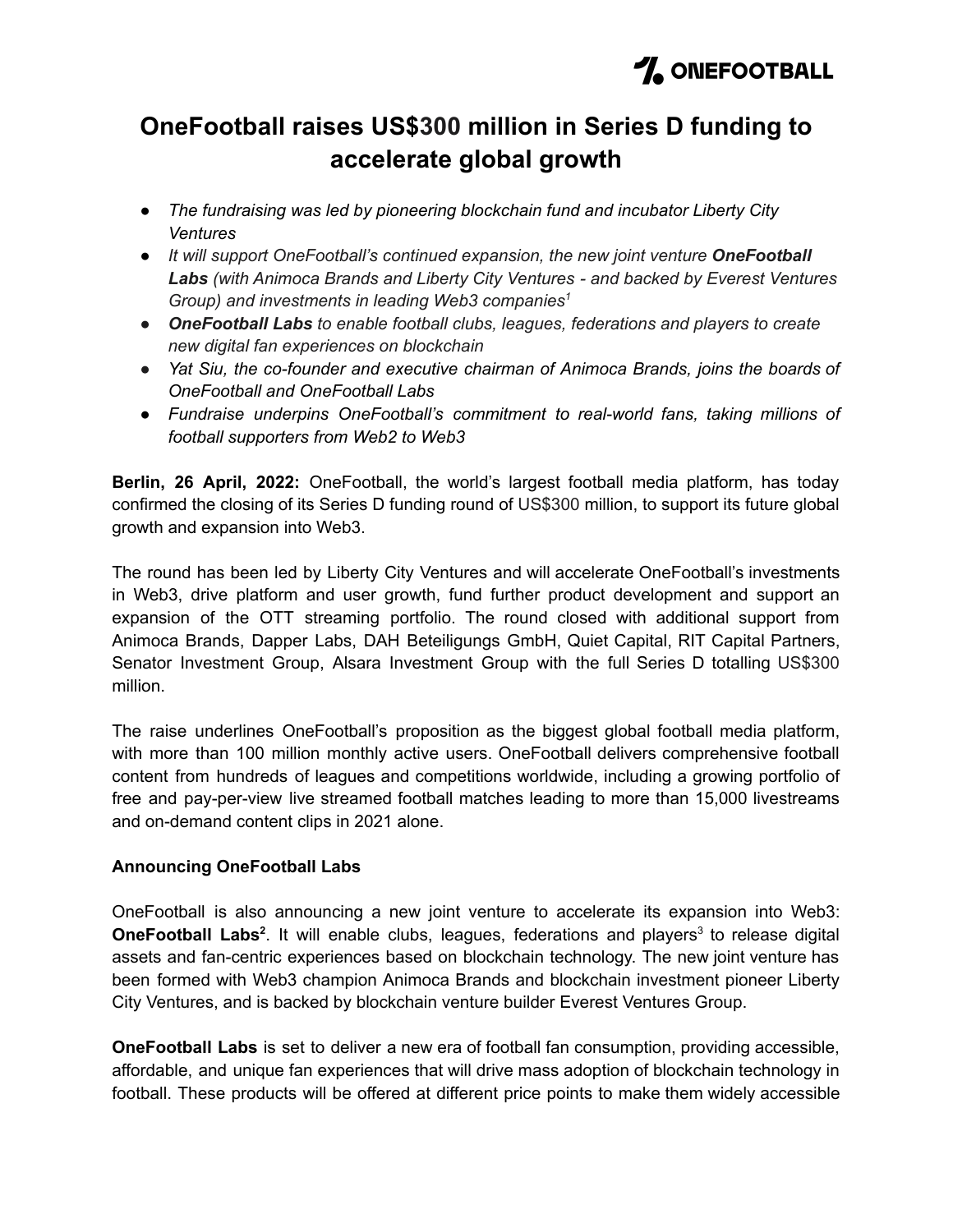

and fans will also be able to purchase and store digital collectibles with just their email and a credit card.

**Lucas von Cranach, Founder and CEO of OneFootball said:** *"OneFootball will take tens of millions of football supporters from Web2 to Web3, while retaining the thing our platform was built on - a commitment to the real-world fan.*

*"We've got big plans for the future and this successful Series D fundraising round - following long-term strategic investments in leading Web3 businesses - will help us to go even further.*

*"We believe the future of football away from the stands and off the pitch will be decentralised and built on Web3, giving back the ownership of data and digital assets to the fans. OneFootball and OneFootball Labs will transform the digital experiences for football fans, giving them more access, more ownership and bringing them even closer to the game we all love, in a way that's never been done before.*

**Murtaza Akbar, Managing Partner at Liberty City Ventures,** said*: "LCV has a long record of investing in businesses that are creating the Web3 ecosystem, and we are delighted to bring our experience and expertise to the world of football, creating unique value for fans, clubs and players alike.*

*"With OneFootball's 100m monthly active users, we have a special opportunity to harness the benefits of blockchain for a huge community of football fans offering them products they can truly own, and bringing them closer than ever to the game they love."*

Animoca Brands will bring its deep expertise and network in blockchain, NFTs, tokenomics, gaming and the open metaverse to help OneFootball create new products and services that will amplify digital fandom and create new revenue streams for the football industry. Yat Siu, the co-founder and executive chairman of Animoca Brands, is joining the boards of both OneFootball and **OneFootball Labs**.

**Yat Siu, Co-Founder and Executive Chairman of Animoca Brands** said: "*Over the last year, the sporting universe has made progress in harnessing the potential of NFTs and gaming, offering fans new digital experiences based on the important principles of true digital ownership and decentralisation. Animoca Brands is proud to have played a role in nearly every significant milestone in the development of true digital property rights via NFTs. Bringing Web3 to the biggest sport in the world - football - through our participation in the OneFootball Labs joint venture is a match made in heaven."*

Dapper Labs, the digital collectible company behind NBA Top Shots, will build on its position as a OneFootball investor by also becoming a strategic partner for **OneFootball Labs**. Dapper will provide the infrastructure and services based on the FLOW blockchain - one of the most sustainable and energy efficient blockchain technologies - to bring real players and global stars to life in Web3.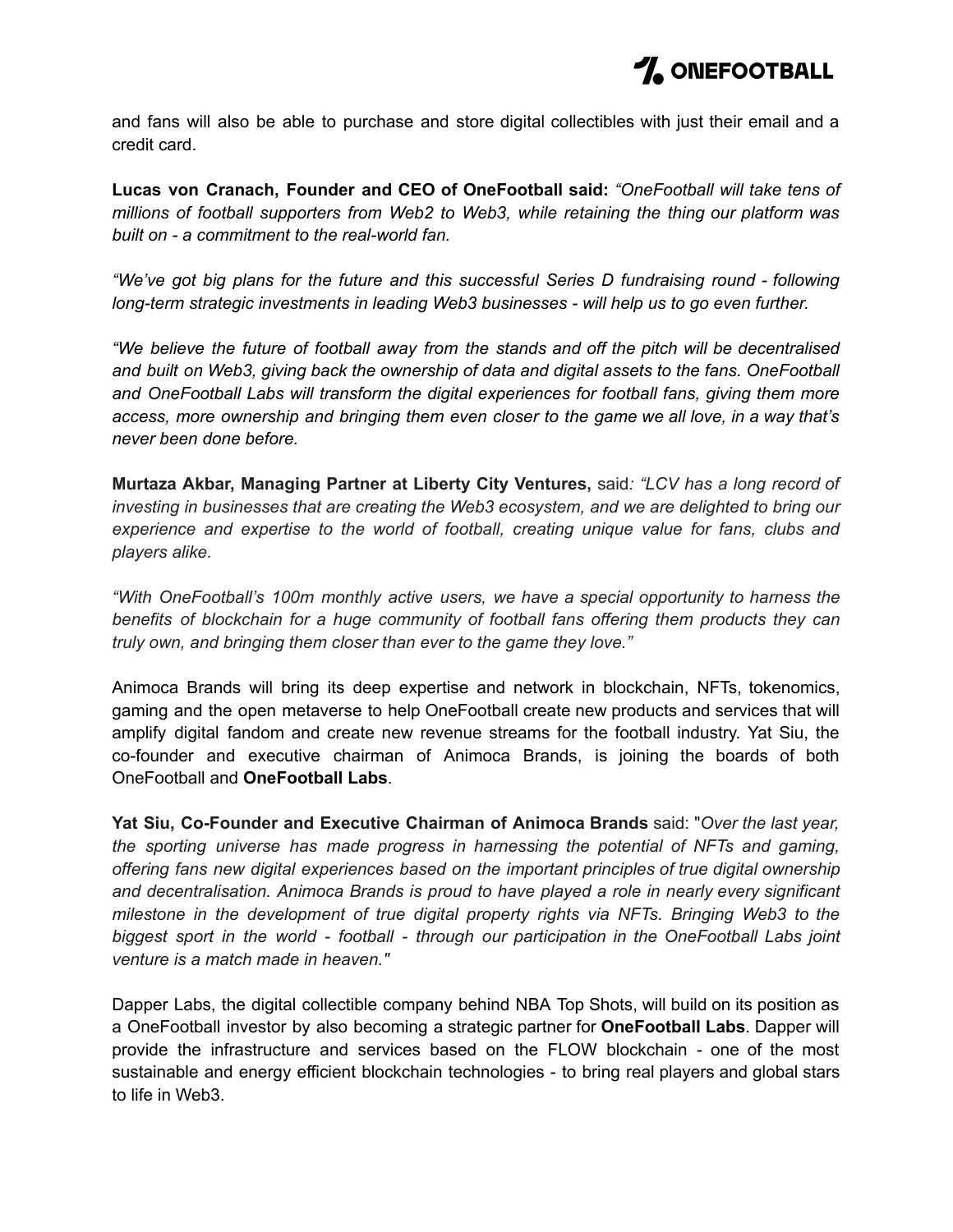

**Mik Naayem, Chief Business Officer and Co-Founder, Dapper Labs,** said: *"We are excited to team up with OneFootball to bring the biggest sport in the world to our growing FLOW ecosystem. The potential of introducing more than 100 million users to relevant NFTs for the first time has the potential to be truly groundbreaking. We see this as a catalyst for mass scale Web3 adoption for the whole industry."*

#### **ENDS**

#### **Notes to editors**

<sup>1</sup> OneFootball has invested in other leading Web3 companies: Concept Art House, QUIDD tokens, DOSE, Fancurve, Republic Realm and BARB

<sup>2</sup> OneFootball Labs will allow OneFootball to scale up its own recently announced NFT marketplace, Aera by OneFootball. Aera will be a new NFT platform that will exclusively bring unique digital football experiences and collectibles to fans. Aera is built by OneFootball together with Animoca Brands and Dapper Labs.

<sup>3</sup> The Argentine Football Association, and a roster of star players including FC Bayern Munich's Alphonso Davies, Manchester United's Raphaël Varane and Liverpool FC's Sadio Mané are among the first elite football players planning to launch digital collectibles via OneFootball Labs.

#### **Additional quotes from partners**

**Fred Wilson, Co-Founder and Managing Partner, Union Square Ventures**, said: "*As a long-time investor and supporter of OneFootball, we recognised early on that OneFootball was transforming the way fans interact with their favorite teams and clubs, staying at the forefront of new technology to unlock football fandom. OneFootball Labs is the next stage in that journey, using Web3 as a platform for innovation and collaborating with the best in the business to create mutually beneficial digital experiences for football fans and the industry."*

**Allen Ng, Co-Founder and CEO, Everest Ventures Group (EVG)**, said: "*With passionate fans, incredible history, and a truly global appeal, football is one of the most exciting territories for blockchain technologies and digital assets. OneFootball Labs will bring this to life in a whole new way, re-defining the fan experience and football culture. Our experience building blockchain platforms, coupled with our partners' expertise in Web3 and football makes this a truly pivotal moment for sport."*

**Alphonso Davies, player at FC Bayern Munich,** said: "*I'm a big supporter of anything that brings me closer to fans in a meaningful way, and I've got some exciting plans with OneFootball to share in the coming weeks and months. With OneFootball Labs and NFTs, I wanted to be*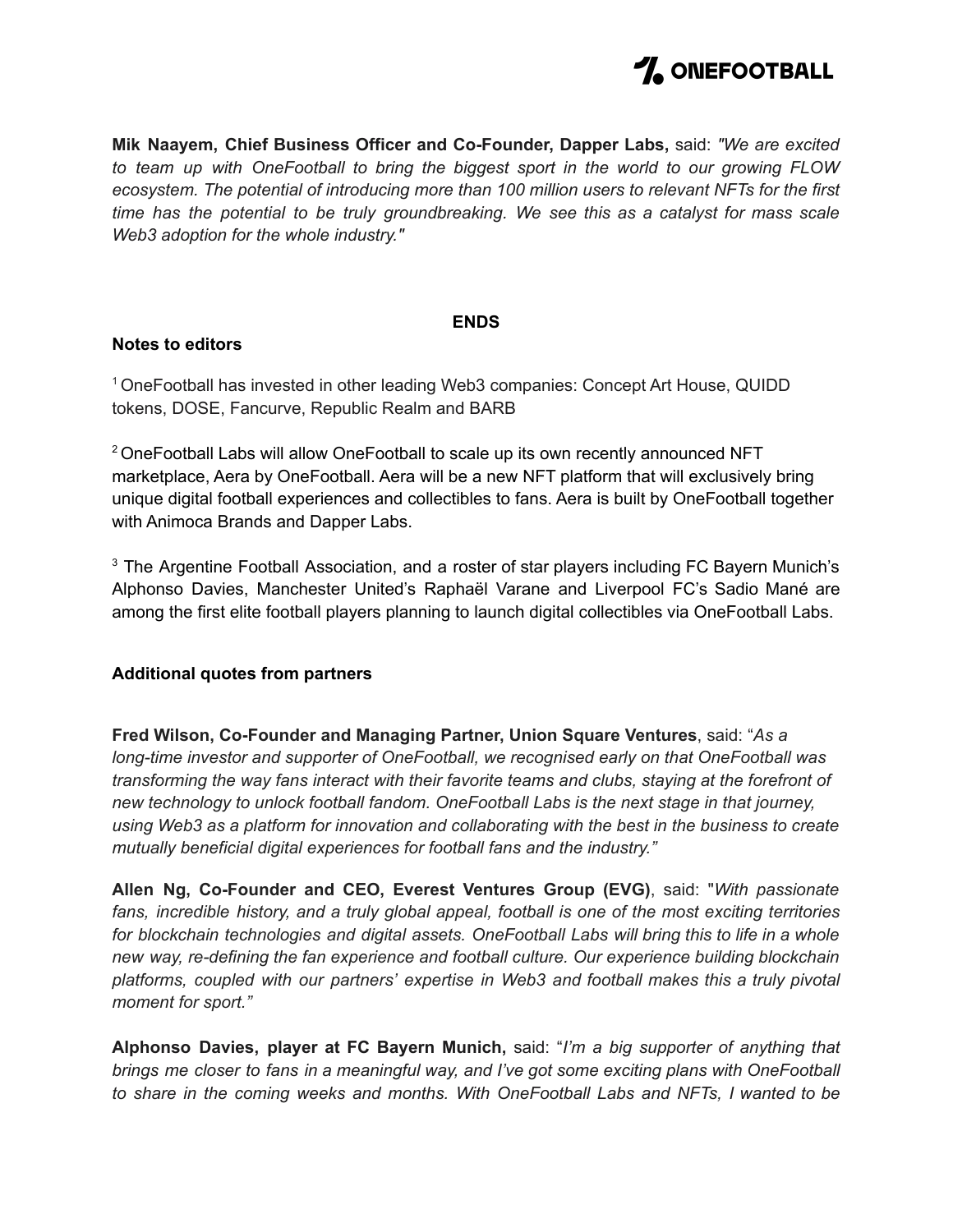

*part of something different that allows us to connect to supporters, while making it possible for them to own part of their football experience in a way that's never been done before. I know there are millions of football fans checking into OneFootball every day so it felt like the perfect partner to create new digital experiences the community will love. My first drop is coming soon and I can't wait to see how fans are going to react."*

## **About OneFootball**

OneFootball's goal is to fuel the world's football obsession. Reaching 100 million football fans worldwide every month, OneFootball is the most popular football media platform for the new generation of football fans. It is the only app with a fully personalised home stream for non-stop news of your favourite club and the only company to offer single live football matches in-app on a free and pay-per-view basis. In the spirit that football is more than just 90 minutes, OneFootball operates a 24-hour newsroom to provide fans across the world with the comprehensive football content they crave - from statistics and live scores of hundreds of leagues and competitions worldwide to breaking news, highlight clips, live streaming, transfer rumours and features. Native integration from OneFootball's network of over 300 independent content creators, clubs, federations, and broadcasters adds an additional 120k+ pieces of content per month. OneFootball is available in 12 languages and is the best rated sports app in the world, based on millions of App Store and Google Play reviews. Founded in 2008, the company has its headquarters in Berlin and regional offices in London, New York, Mexico City, Singapore, Cairo, Istanbul and Rio de Janeiro.

In December 2020, OneFootball acquired Dugout to reshape the football digital media landscape and form the world's largest owned and operated digital football media business. The acquisition saw Arsenal, Barcelona, Bayern Munich, Chelsea, Juventus, Liverpool, Manchester City, Paris Saint-Germain, Real and Olympique de Marseille join OneFootball as shareholders. In March 2021, OneFootball welcomed three additional shareholders with the German FA, Borussia Dortmund and Tottenham Hotspur.

OneFootball was one of the first apps on the iOS App Store in 2008, and now with this joint venture, the company aims to be at the forefront of a new era of the internet. It will help clubs, leagues, federations and players build more direct relationships with fans, creating new digital experiences and utility, with digital asset sales expected to become an important revenue stream for many teams and leagues in the next five years<sup>1</sup>

For more information, please visit:

- company.onefootball.com
- twitter.com/onefootball
- linkedin.com/company/onefootball/

## **About Liberty City Ventures**

<sup>1</sup> PwC Sports [Outlook](https://www.pwc.com/us/en/industries/tmt/library/assets/pwc-tmt-sports-outlook.pdf) 2022